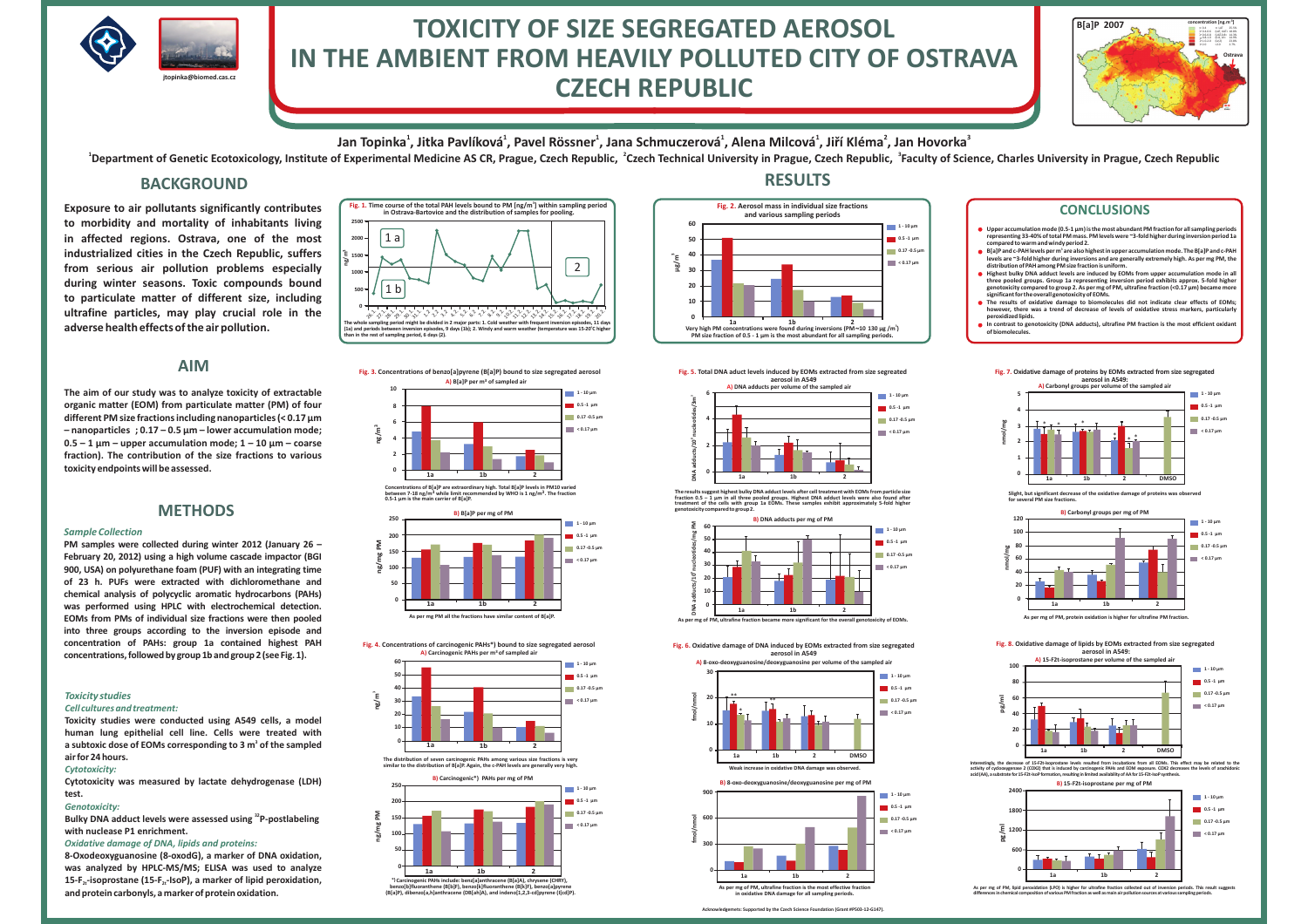**Fig. 3. Concentrations of benzo[a]pyrene (B[a]P) bound to size segregated aerosol**



**Concentrations of B[a]P are extraordinary high. Total B[a]P levels in PM10 varied**between 7-18 ng/m<sup>3</sup> while limit recommended by WHO is 1 ng/m<sup>3</sup>. The fraction **0.5-1 µm is the main carrier of B[a]P.**



### **Fig. 4. Concentrations of carcinogenic PAHs\*) bound to size segregated aerosol**



The distribution of seven carcinogenic PAHs among various size fractions is very **similar to the distribution of B[a]P. Again, the c-PAH levels are generally very high.**



**(B[a]P), dibenzo[a,h]anthracene (DB[ah]A), and indeno[1,2,3-cd]pyrene (I[cd]P).**



The results suggest highest bulky DNA adduct levels after cell treatment with EOMs from particle size<br>fraction 0.5 – 1 µm in all three pooled groups. Highest DNA adduct levels were also found after treatment of the cells with group 1a EOMs. These samples exhibit approximately 5-fold higher **genotoxicity compared to group 2.**



**As per mg of PM, ultrafine fraction became more significant for the overall genotoxicity of EOMs.**







**Acknowledgemets: Supported by the Czech Science Foundation (Grant #P503-12-G147).**

**Fig. 7. Oxidative damage of proteins by EOMs extracted from size segregatedaerosol in A549:**



**Slight, but significant decrease of the oxidative damage of proteins was observedfor several PM size fractions.**



**As per mg of PM, protein oxidation is higher for ultrafine PM fraction.**

**Fig. 8. Oxidative damage of lipids by EOMs extracted from size segregatedaerosol in A549:**



Interestingly, the decrease of 15-F2t-isoprostane levels resulted from incubations from all EOMs. This effect may be related to the activity of cyclooxygenase 2 (COX2) that is induced by carcinogenic PAHs and EOM exposure. COX2 decreases the levels of arachidon acid (AA), a substrate for 15-F2t-IsoP formation, resulting in limited availability of AA for 15-F2t-IsoP synthesis.



As per mg of PM, lipid peroxidation (LPO) is higher for ultrafine fraction collected out of inversion periods. This result suggests differences in chemical composition of various PM fraction as well as main air pollution sources at various sampling periods.<br>.